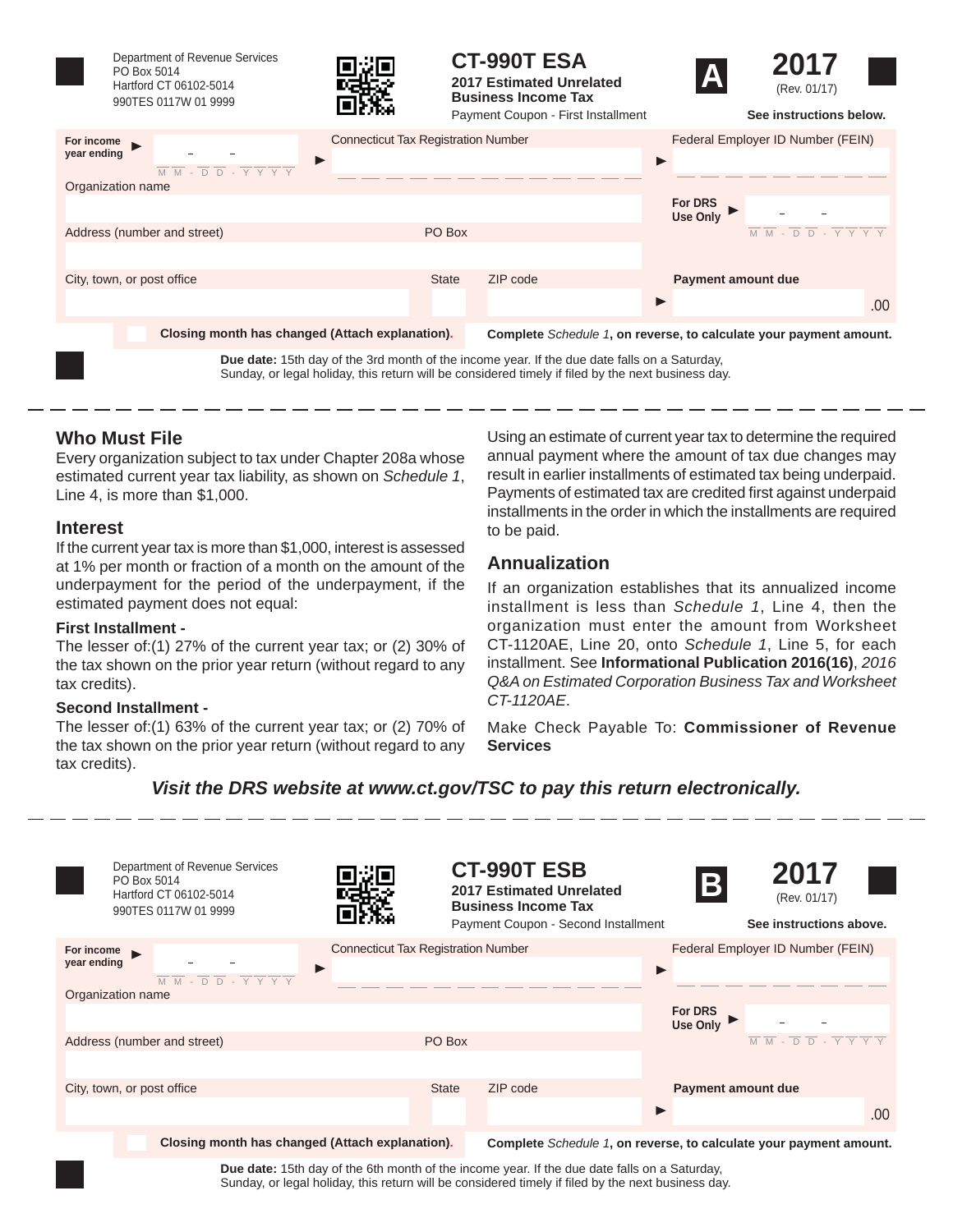### **Schedule 1 - First Installment Calculation**



-------------

. .

\_ \_ \_ \_ \_ \_

- - - - - - - - - - - - - - - -

| 1. Tax shown on prior year return (including surtax) before any tax credits, multiplied by 30% (.30).                                |      | .00. |
|--------------------------------------------------------------------------------------------------------------------------------------|------|------|
| 2. Estimated current year tax (including surtax) before applying<br>tax credits.                                                     | .00. |      |
| 3. Estimated tax credits.                                                                                                            | .00. |      |
| 4. <b>Subtotal:</b> Subtract Line 3 from Line 2.                                                                                     | .00. |      |
| 5. Current year first installment: Multiply Line 4 by 27% (.27) or enter the<br>amount from Worksheet CT-1120AE, Line 20, Column A.  | 5.   | .00. |
| 6. First installment due: Lesser of Line 1 or Line 5.                                                                                | 6.   | .00. |
| 7. Overpayment from prior year (see <b>Informational Publication 2016(16)</b> ).                                                     | 7.   | .00  |
| 8. Payment due with this coupon: Subtract Line 7 from Line 6.<br>Enter amount here and on Form CT-990T ESA, Payment Amount Due line. | 8.   | .00  |

-------------

-----------------------------

CT-990T ESA Back (Rev. 01/17)

 $-$ 

- -

*Visit the DRS website at www.ct.gov/TSC to pay this return electronically.*

| 990TES 0117W 02 9999                                                                                                                 |    |      |      |
|--------------------------------------------------------------------------------------------------------------------------------------|----|------|------|
| Schedule 1 - Second Installment Calculation                                                                                          |    |      |      |
| 1. Tax shown on prior year return (including surtax) before any tax credits, multiplied by 70% (.70).                                |    | 1.   | .00. |
| 2. Estimated current year tax (including surtax) before applying<br>tax credits.                                                     | 2. | .00. |      |
| 3. Estimated tax credits.                                                                                                            | 3. | .00. |      |
| 4. Subtotal: Subtract Line 3 from Line 2.                                                                                            | 4. | .00. |      |
| 5. Current year second installment: Multiply Line 4 by 63% (.63) or enter the<br>amount from Worksheet CT-1120AE, Line 20, Column B. |    | 5.   | .00. |
| 6. Second installment due: Lesser of Line 1 or Line 5.                                                                               |    | 6.   | .00. |
| 7. Amount paid with <b>Form CT-990T ESA</b> , plus overpayment from prior year.                                                      |    | 7.   | .00. |
| 8. Payment due with this coupon: Subtract Line 7 from Line 6.<br>Enter amount here and on Form CT-990T ESB, Payment Amount Due line. |    | 8.   | .00. |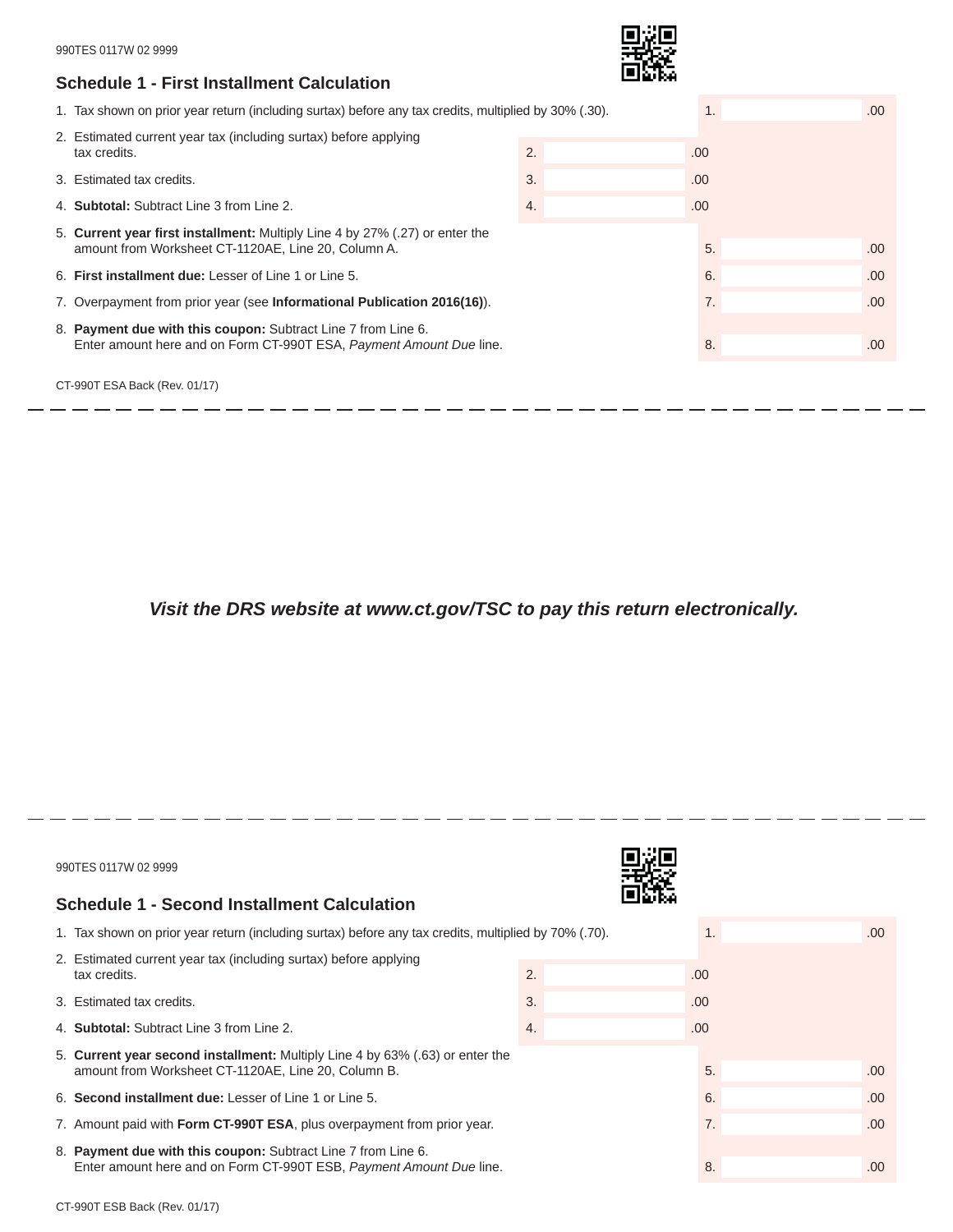

Department of Revenue Services PO Box 5014 Hartford CT 06102-5014 990TES 0117W 01 9999



**CT-990T ESC**







|                                                                                                                                                                                 | енски                                           |              | Payment Coupon - Third Installment | See instructions below.                                                                                                                            |
|---------------------------------------------------------------------------------------------------------------------------------------------------------------------------------|-------------------------------------------------|--------------|------------------------------------|----------------------------------------------------------------------------------------------------------------------------------------------------|
| For income<br>year ending                                                                                                                                                       | <b>Connecticut Tax Registration Number</b><br>▶ |              |                                    | Federal Employer ID Number (FEIN)                                                                                                                  |
| $\overline{M}$ $\overline{M}$ - $\overline{D}$ $\overline{D}$ - $\overline{Y}$ $\overline{Y}$ $\overline{Y}$ $\overline{Y}$<br>Organization name<br>Address (number and street) |                                                 | PO Box       |                                    | For DRS<br>Use Only<br>$\overline{M}$ $\overline{M}$ - $\overline{D}$ $\overline{D}$ - $\overline{Y}$ $\overline{Y}$ $\overline{Y}$ $\overline{Y}$ |
| City, town, or post office                                                                                                                                                      |                                                 | <b>State</b> | ZIP code                           | <b>Payment amount due</b><br>.00.                                                                                                                  |
| Closing month has changed (Attach explanation).                                                                                                                                 |                                                 |              |                                    | Complete Schedule 1, on reverse, to calculate your payment amount.                                                                                 |

**Due date:** 15th day of the 9th month of the income year. If the due date falls on a Saturday, Sunday, or legal holiday, this return will be considered timely if filed by the next business day.

## **Who Must File**

Every organization subject to tax under Chapter 208a whose estimated current year tax liability, as shown on *Schedule 1*, Line 4, is more than \$1,000.

### **Interest**

If the current year tax is more than \$1,000, interest is assessed at 1% per month or fraction of a month on the amount of the underpayment for the period of the underpayment, if the estimated payment does not equal:

#### **Third Installment -**

The lesser of:(1) 72% of the current year tax; or (2) 80% of the tax shown on the prior year return (without regard to any tax credits).

#### **Fourth Installment -**

The lesser of:(1) 90% of the current year tax; or (2) 100% of the tax shown on the prior year return (without regard to any tax credits).

Using an estimate of current year tax to determine the required annual payment where the amount of tax due changes may result in earlier installments of estimated tax being underpaid. Payments of estimated tax are credited first against underpaid installments in the order in which the installments are required to be paid.

## **Annualization**

If an organization establishes that its annualized income installment is less than *Schedule 1*, Line 4, then the organization must enter the amount from Worksheet CT-1120AE, Line 20, onto *Schedule 1*, Line 5, for each installment. See **Informational Publication 2016(16)**, *2016 Q&A on Estimated Corporation Business Tax and Worksheet CT-1120AE*.

Make Check Payable To: **Commissioner of Revenue Services**

## *Visit the DRS website at www.ct.gov/TSC to pay this return electronically.*

| Department of Revenue Services<br>PO Box 5014<br>Hartford CT 06102-5014<br>990TES 0117W 01 9999                                                                                |                                                 |              | <b>CT-990T ESD</b><br>2017 Estimated Unrelated<br><b>Business Income Tax</b><br>Payment Coupon - Fourth Installment | D                          | 2017<br>(Rev. 01/17)<br>See instructions above.                                                                             |
|--------------------------------------------------------------------------------------------------------------------------------------------------------------------------------|-------------------------------------------------|--------------|---------------------------------------------------------------------------------------------------------------------|----------------------------|-----------------------------------------------------------------------------------------------------------------------------|
| For income $\blacktriangleright$<br>year ending<br>$\overline{M}$ $\overline{M}$ - $\overline{D}$ $\overline{D}$ - $\overline{Y}$ $\overline{Y}$ $\overline{Y}$ $\overline{Y}$ | <b>Connecticut Tax Registration Number</b><br>▶ |              |                                                                                                                     |                            | Federal Employer ID Number (FEIN)                                                                                           |
| Organization name                                                                                                                                                              |                                                 |              |                                                                                                                     | For DRS<br><b>Use Only</b> |                                                                                                                             |
| Address (number and street)                                                                                                                                                    |                                                 | PO Box       |                                                                                                                     |                            | $\overline{M}$ $\overline{M}$ - $\overline{D}$ $\overline{D}$ - $\overline{Y}$ $\overline{Y}$ $\overline{Y}$ $\overline{Y}$ |
| City, town, or post office                                                                                                                                                     |                                                 | <b>State</b> | ZIP code                                                                                                            | <b>Payment amount due</b>  | .00                                                                                                                         |
| Closing month has changed (Attach explanation).                                                                                                                                |                                                 |              | Complete Schedule 1, on reverse, to calculate your payment amount.                                                  |                            |                                                                                                                             |

**Due date:** 15th day of the 12th month of the income year. If the due date falls on a Saturday, Sunday, or legal holiday, this return will be considered timely if filed by the next business day.